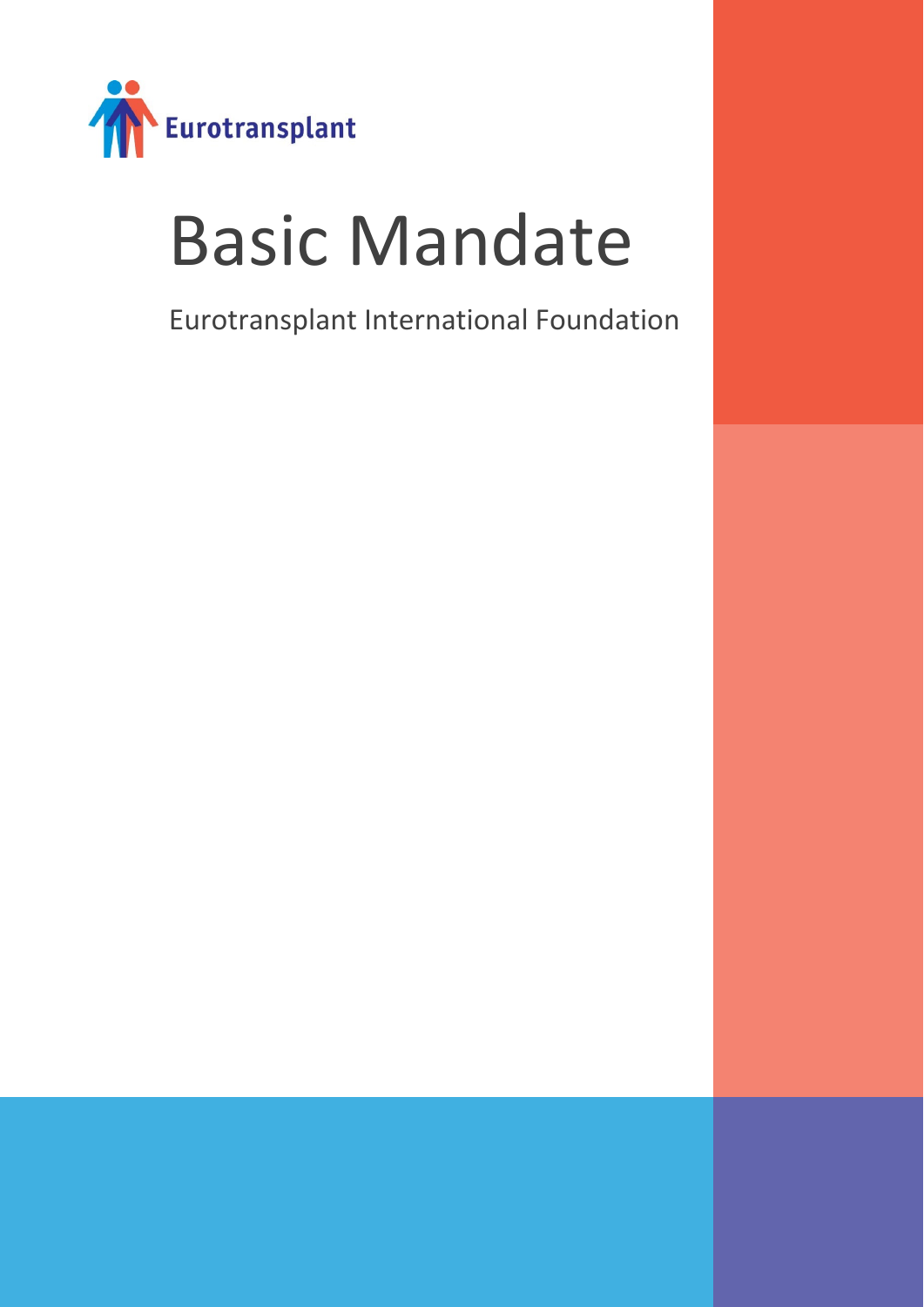# <span id="page-1-0"></span>**Table of content**

| 1.  |  |
|-----|--|
| 2.  |  |
| 3.  |  |
| 3.1 |  |
| 3.2 |  |
| 3.3 |  |
| 4.  |  |
| 4.1 |  |
| 4.2 |  |
| 4.3 |  |
| 4.4 |  |
| 5.  |  |
| 5.1 |  |
| 5.2 |  |
| 5.3 |  |
| 6.  |  |
| 7.  |  |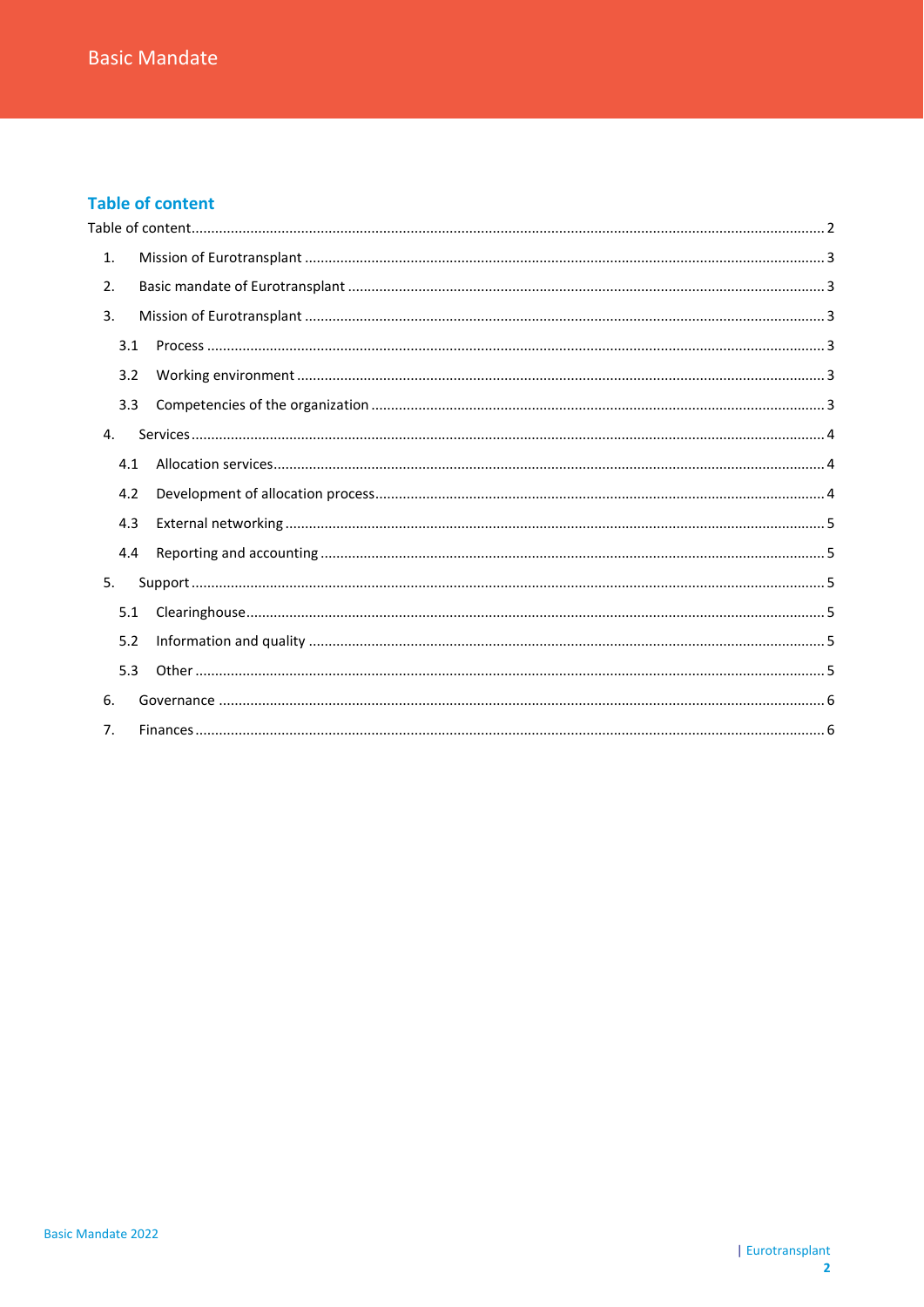# <span id="page-2-0"></span>1. Mission of Eurotransplant

Eurotransplant<sup>[1](#page-2-6)</sup> is a non-profit service organization which facilitates patient-oriented allocation and cross border exchange of deceased donor organs. Eurotransplant provides services to transplant centers and their associated tissue typing laboratories and donor hospitals in its member states.

To achieve its mission Eurotransplant has set the following goals:

- To achieve an optimal use of available donor organs and tissues;
- To secure a transparent, objective and fair allocation system, in compliance with national rules, based upon medical and ethical criteria;
- To support donor procurement to improve the availability of donor organs and tissues;
- To further improve the results of transplantation through collection and evaluation of donor, recipient, allocation, transplantation and follow-up data, scientific research and to publish and present these results;
- The promotion, support and coordination of organ donation and transplantation in the broadest sense.

# <span id="page-2-1"></span>2. Basic mandate of Eurotransplant

The Basic Mandate of Eurotransplant includes the following elements:

- Assignment (section 3)
- Services (section 4)
- Support (section 5)

# <span id="page-2-2"></span>3. Mission of Eurotransplant

## *3.1 Process*

<span id="page-2-3"></span>Eurotransplant's primary assignment is to coordinate the international exchange and allocation of deceased donor organs. To carry out this assignment Eurotransplant performs activities related to the whole process of organ donation and transplantation. The process included the following responsibilities:

- Coordination of donor procedures and support of donor procurement;
- Maintaining a waiting list;
- Receiving donor offers;
- Providing central support and advise for transplant centers, tissue typing laboratories and donor hospitals;
- International coordination of organ transport;
- Allocating of organs;
- Follow up of transplantations;
- Evaluating transplantation results;
- Supporting scientific research in order to improve allocation and transplantation results.

## *3.2 Working environment*

<span id="page-2-4"></span>Eurotransplant interacts, via its employees, with various stakeholders such as national competent authorities, national representatives of the transplant societies, financing authorities, donor hospitals, transplant centers, tissue typing laboratories, other organ exchange organizations and scientific societies.

Eurotransplant allocates organs based on (inter)national legislation. Eurotransplant maintains contact with all its stakeholders in order to analyze and further develop allocation policies.

Eurotransplant delivers its services in a social and political framework which demands transparency. Therefore, comprehensive quality and patient safety management systems are in place and being maintained.

# *3.3 Competencies of the organization*

<span id="page-2-5"></span>To perform its mandate, the organization of Eurotransplant needs to be in a position to:

- 1. Perform allocation in a 24-hour service framework
- 2. Continuously update and improve the process of allocation
- 3. Establish and maintain an (inter)national network
- 4. Report on and account for the outcome of its services

<span id="page-2-6"></span>Basic Mandate 2022 *<sup>1</sup> meaning: Stichting Eurotransplant International Foundation*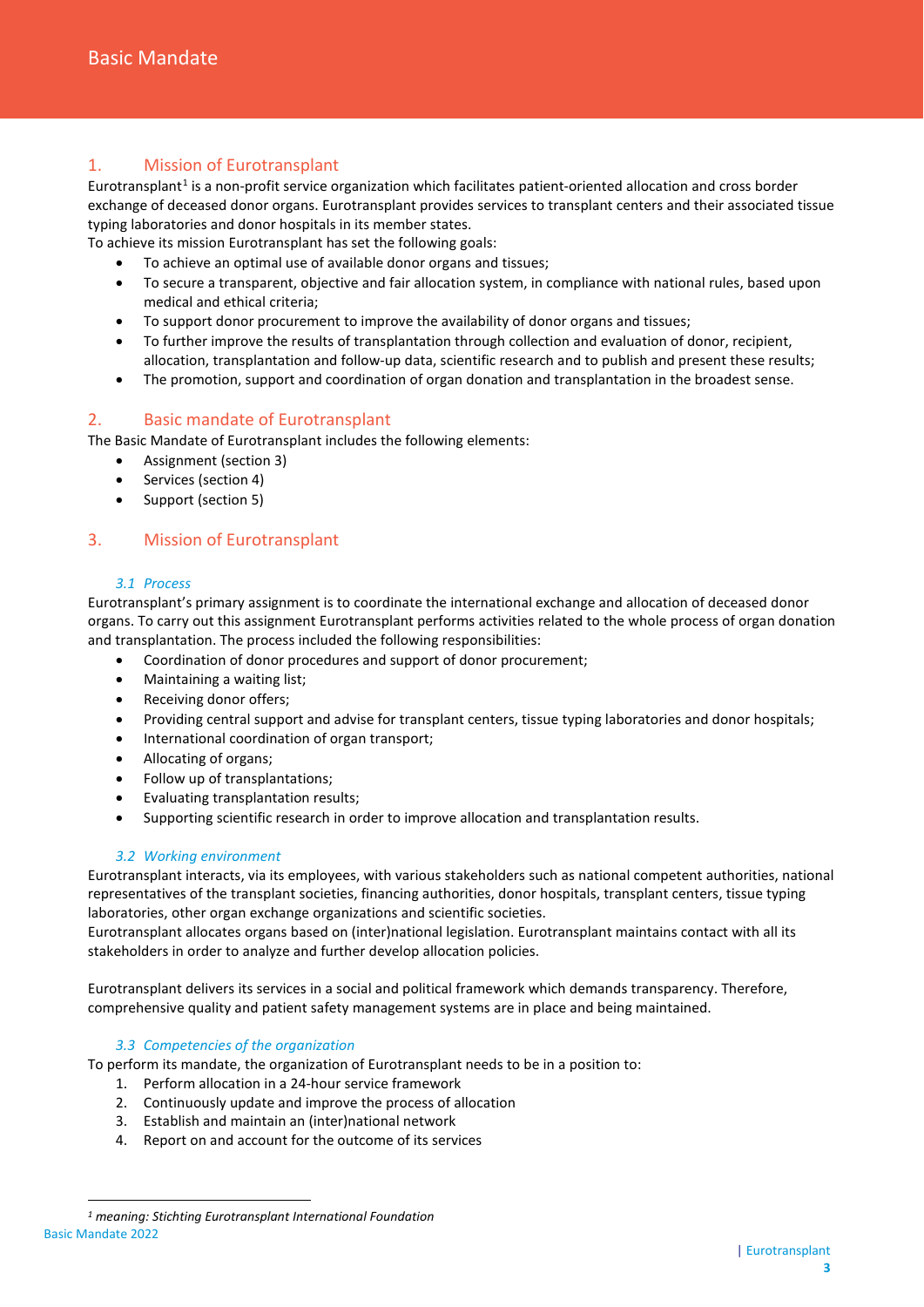This means the organization will:

- Operate and maintain its services on a continuous basis;
- Manage the influx of complex information, varying in format, structure and content, from different sources;
- Perform activities to realize its (inter)national orientation;
- Maintain close communication with regulatory and legislative authorities on an (inter)national level–;
- Implement, comply with and support the development of (inter)national rules and regulations;
- Share the knowledge of Eurotransplant concerning allocation;
- Participate in (inter)national frameworks on topics as standards/best practices, issuing of rules, ethical issues, shortage of organs and international harmonization;
- Coordinate international cooperation;
- Gather data in order to perform the allocation process.
- To report on the outcome of the allocation process, account for the outcome to further develop the process.

## <span id="page-3-0"></span>4. Services

To be able to perform its mandate Eurotransplant maintains an efficient and effective organization. Eurotransplant follows the relevant (ISO) quality standards. Eurotransplants' activities are aimed at realizing effective services with adequate quality, regarding issues such as patient-safety, accuracy and data protection.

Important aspects of Eurotransplants' quality system involve the Eurotransplant Reference laboratory (ETRL) and a system for auditing the High-Urgent status of the patients on the waiting list.

The main mandated tasks performed by Eurotransplant are described below.

#### *4.1 Allocation services*

<span id="page-3-1"></span>To be able to perform these services 24 hours a day, seven days a week, Eurotransplant maintains a staff of medical doctors, an allocation service desk and medical administration.

To support this primary process supporting services are required in the area of housing, facilities, information and communication.

In realizing the continuity of its services Eurotransplant complies with all relevant rules and regulations concerning labor conditions in the Netherlands.

The Eurotransplant Reference Laboratory provides 24 hours a day, seven days a week immunological support to the allocation office and to the transplant centers.

The ETRL is responsible for the proficiency testing of all histocompatibility laboratories associated with Eurotransplant and the evaluation of highly immunized patients to be included in the acceptable mismatch program.

The development of Eurotransplants' allocation processes is driven by the evaluation of post-transplant results. For this purpose, Eurotransplant maintains a transplant follow-up registry.

#### *4.2 Development of allocation process*

<span id="page-3-2"></span>To continuously update and improve the allocation process Eurotransplant develops and maintains a network of experts. The allocation process differs per organ with respect to rules and specific details. The network represents these different scientific areas. The expertise relating to the different organs - kidney, heart and lung, liver and intestine, pancreas, is provided by advisory committees for each organ. The more general topics, organ procurement, tissue typing, registry matters and ethical issues, also have their own advisory committee.

All committees meet regularly. The Eurotransplant staff prepares and conducts the meetings and guides recommendations through the organization and the governance structure.

Eurotransplant checks recommendations for compliance with the different (inter)national legislation and regulatory frameworks.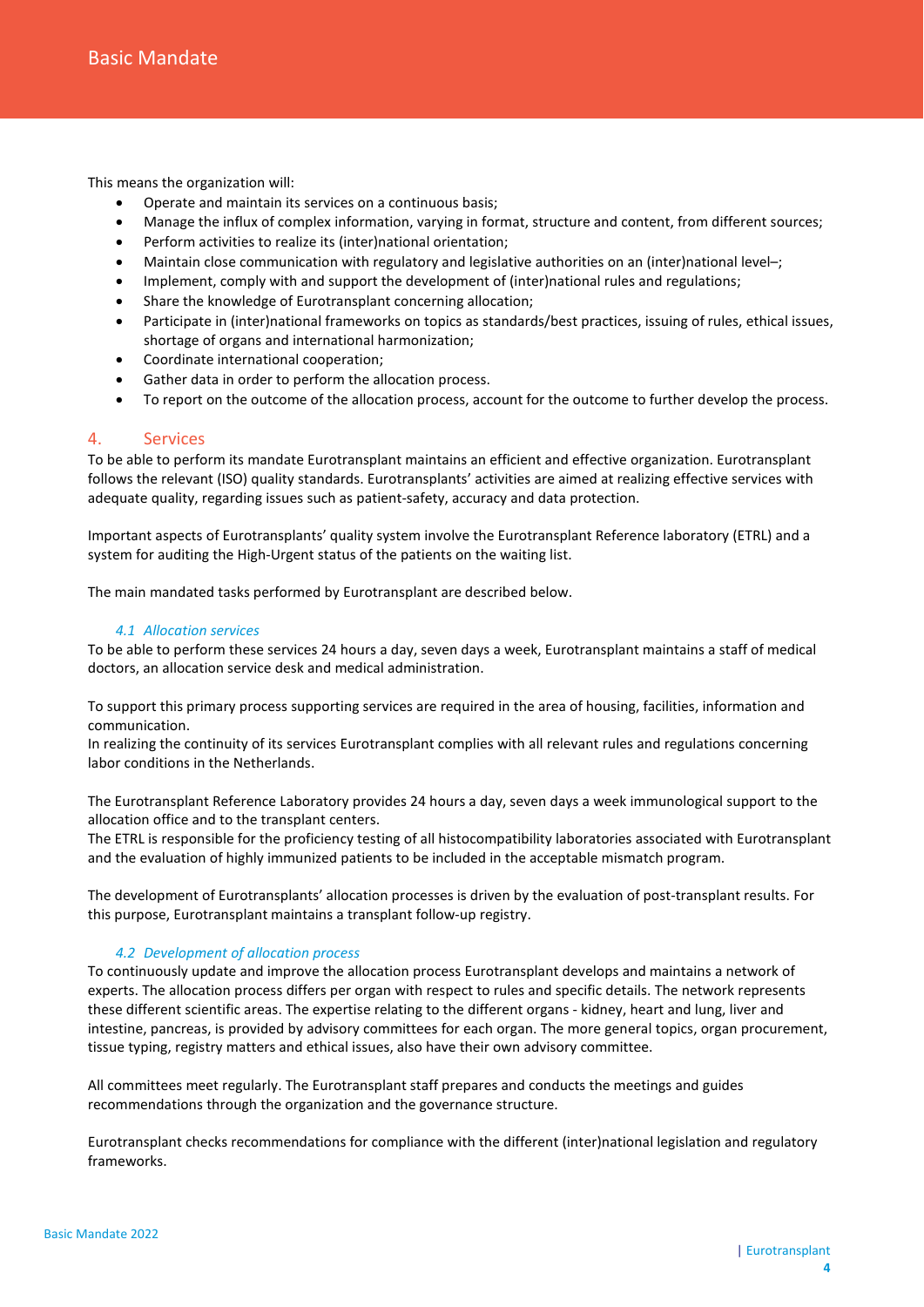Eurotransplant actively joins in European projects related to organ transplantation. It is also actively involved in (inter)national regulatory projects. In this way Eurotransplant works at the improvement of its services, and standardization of processes and methods.

#### *4.3 External networking*

<span id="page-4-0"></span>Eurotransplant performs activities to establish and maintain international regulations that can help Eurotransplant to improve the allocation process, but also to get an understanding of, and support for its activities.

To this purpose congresses are organized by Eurotransplant. These congresses focus on the professional, scientific and political communities in the field of organ transplantation within Eurotransplant member states. These congresses aim to enhance networking between participants and staff of Eurotransplant, thus contributing to mutual trust and understanding within the community. Furthermore, Eurotransplant hosts a website for members which provides information for its stakeholders.

Eurotransplant maintains an external network with international organ exchange organizations.

#### *4.4 Reporting and accounting*

<span id="page-4-1"></span>Eurotransplant accounts for the results of its services in various ways and with various reports. It produces standard reports on different topics concerning the transplantation process. These reports are made available to members via the Eurotransplant websites.

Eurotransplant contributes to congresses and publications.

Eurotransplant publishes an annual report, reporting on both on the allocation process as well as the financial developments of the preceding year. The annual report also reports on the realization of the general policies in the field of allocation and its supportive processes. The Eurotransplant annual financial accounts are audited and approved by an external auditor.

Coordination of external contacts is laid down in a Eurotransplant communication policy.

## <span id="page-4-2"></span>5. Support

To facilitate the process of allocation and the related processes and thereby the organization and people working in it, Eurotransplant organizes several supporting processes. These processes are described below.

#### *5.1 Clearinghouse*

<span id="page-4-3"></span>To facilitate the international exchange of organs, Eurotransplant supports the donation and transplantation centers with a clearinghouse function concerning the settlement of costs between the donating and receiving centers in the event of international organ exchange.

## *5.2 Information and quality*

<span id="page-4-4"></span>Eurotransplant continuously develops and maintains their information systems. These systems support the analysis of processes, and execution of allocation rules and the processing of other information. To operate these systems an adequate ICT infrastructure is maintained.

Eurotransplant adequately tests all procedures and systems in line with its quality standards.

#### *5.3 Other*

<span id="page-4-5"></span>To enable Eurotransplant to operate as a service organization a supporting organization i.e., day-to-day management, finance, planning & control, facilities, human resources, ICT, administrative support are in place.